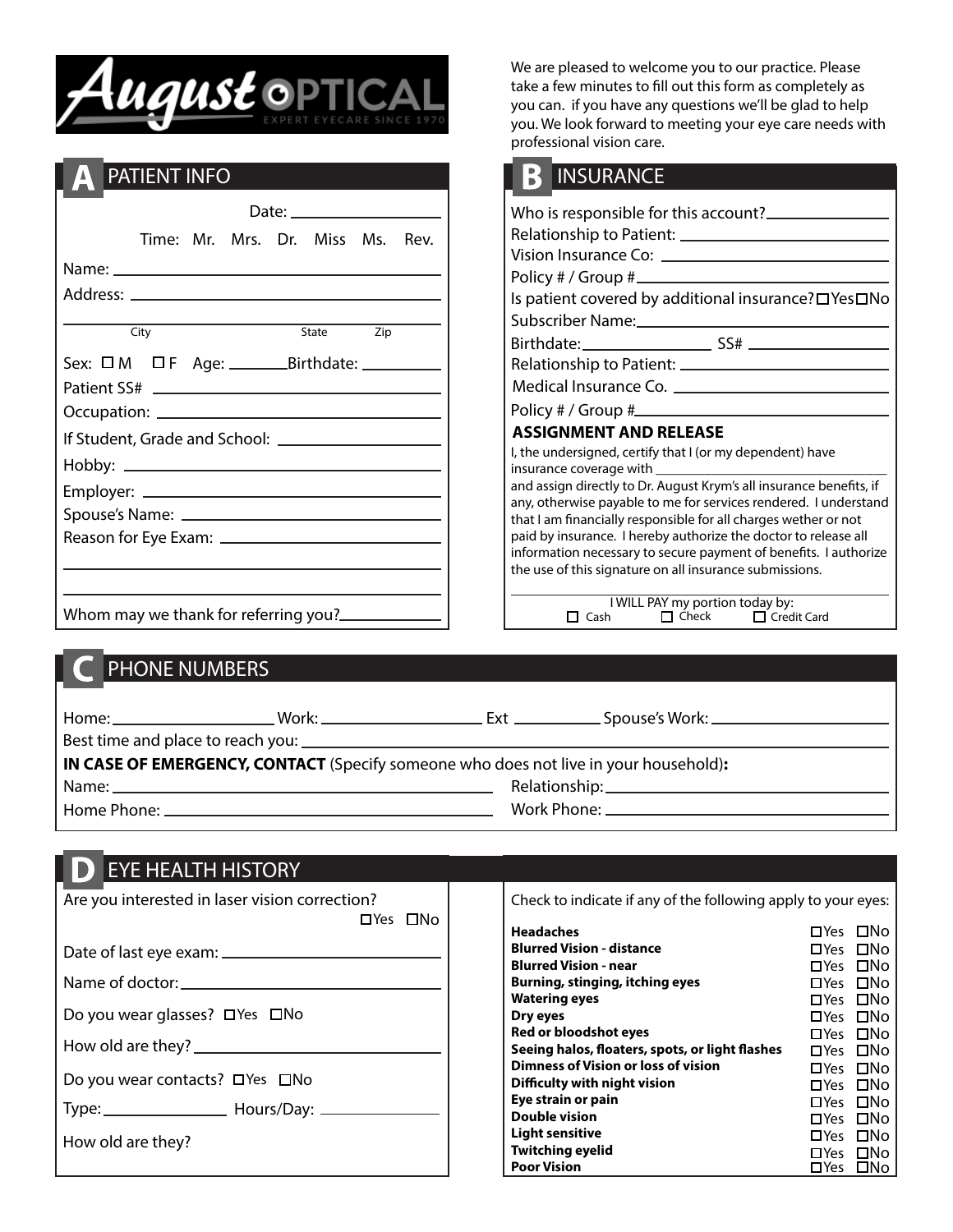## HEALTH HISTORY

#### Physician's Name: <u>and the second second in the second</u> part of last visit:

Place a mark on "Yes" or "No" to indicate if you have had any of the following. Also place a mark to indicate if blood relative has had any of the following.

|                               | Yourself                   | <b>Family Members</b>      |                            | Yourself                   | <b>Family Members</b>      |
|-------------------------------|----------------------------|----------------------------|----------------------------|----------------------------|----------------------------|
| <b>AIDS/HIV</b>               | $\square$ No<br>$\Box$ Yes | □Yes □No                   | Hepatitis (Type ______     | $\square$ No<br>$\Box$ Yes | □No<br>$\Box$ Yes          |
| <b>Arthritis</b>              | $\square$ No<br>$\Box$ Yes | $\square$ No<br>$\Box$ Yes | <b>High Blood Pressure</b> | $\square$ No<br>$\Box$ Yes | $\square$ No<br>$\Box$ Yes |
| <b>Artificial Heart Valve</b> | $\square$ No<br>$\Box$ Yes | $\square$ No<br>$\Box$ Yes | <b>Kidney Disease</b>      | $\square$ No<br>$\Box$ Yes | $\square$ No<br>$\Box$ Yes |
| <b>Artificial Joints</b>      | $\square$ No<br>$\Box$ Yes | $\square$ No<br>$\Box$ Yes | <b>Lazy Eye</b>            | $\square$ No<br>$\Box$ Yes | $\square$ No<br>$\Box$ Yes |
| <b>Asthma</b>                 | $\square$ No<br>$\Box$ Yes | $\square$ No<br>$\Box$ Yes | <b>Lupis</b>               | $\square$ No<br>$\Box$ Yes | $\square$ No<br>$\Box$ Yes |
| <b>Bleeding</b>               | $\square$ No<br>$\Box$ Yes | $\square$ No<br>$\Box$ Yes | <b>Migraine Headaches</b>  | $\square$ No<br>$\Box$ Yes | □No<br>$\Box$ Yes          |
| <b>Blindness</b>              | $\square$ No<br>$\Box$ Yes | $\square$ No<br>$\Box$ Yes | Pacemaker                  | $\square$ No<br>$\Box$ Yes | $\square$ No<br>$\Box$ Yes |
| Cancer                        | $\square$ No<br>$\Box$ Yes | $\square$ No<br>$\Box$ Yes | <b>Poor Color Vision</b>   | □No<br>$\Box$ Yes          | $\square$ No<br>$\Box$ Yes |
| <b>Cataracts</b>              | $\square$ No<br>$\Box$ Yes | $\square$ No<br>$\Box$ Yes | <b>Retinal Disease</b>     | □No<br>$\Box$ Yes          | □No<br>$\Box$ Yes          |
| <b>Chemical Dependency</b>    | □Yes □No                   | $\square$ No<br>$\Box$ Yes | <b>Rheumatic Fever</b>     | $\square$ No<br>$\Box$ Yes | □No<br>$\Box$ Yes          |
| <b>Diabetes</b>               | $\square$ No<br>$\Box$ Yes | $\square$ No<br>$\Box$ Yes | <b>Shingles</b>            | $\square$ No<br>$\Box$ Yes | □No<br>$\Box$ Yes          |
| <b>Drug Sensitivity</b>       | $\square$ No<br>$\Box$ Yes | $\square$ No<br>$\Box$ Yes | <b>Skin Conditions</b>     | $\square$ No<br>$\Box$ Yes | □No<br>$\Box$ Yes          |
| <b>Emphysema</b>              | $\square$ No<br>$\Box$ Yes | $\square$ No<br>$\Box$ Yes | <b>Stroke</b>              | □No<br>$\Box$ Yes          | $\square$ No<br>$\Box$ Yes |
| <b>Epilepsy</b>               | $\square$ No<br>$\Box$ Yes | $\square$ No<br>$\Box$ Yes | <b>Thyroid Conditions</b>  | □No<br>$\Box$ Yes          | $\square$ No<br>$\Box$ Yes |
| <b>Eye Surgery</b>            | $\square$ No<br>$\Box$ Yes | $\square$ No<br>$\Box$ Yes | <b>Tuberculosis</b>        | $\square$ No<br>$\Box$ Yes | $\square$ No<br>$\Box$ Yes |
| Glaucoma                      | $\square$ No<br>$\Box$ Yes | $\square$ No<br>$\Box$ Yes | <b>Turned Eye</b>          | $\square$ No<br>$\Box$ Yes | $\Box$ Yes<br>□No          |
| <b>Hay Fever</b>              | $\square$ No<br>$\Box$ Yes | $\square$ No<br>$\Box$ Yes | Are you pregnant?          |                            | Number of children:        |
| <b>Heart Condition</b>        | $\square$ No<br>$\Box$ Yes | $\square$ No<br>$\Box$ Yes |                            |                            |                            |

| <b>MEDICATIONS</b>                                              | <b>ALLERGIES</b>                                        |
|-----------------------------------------------------------------|---------------------------------------------------------|
| List medications you are currently taking, including eye drops: | List your allergies to medications or other substances: |
|                                                                 |                                                         |

#### MEDICARE AUTHORIZATION

I request that payment of authorized Medicare benefits be made either to me or on my behalf to Dr. August Krymis for any services furnished me by that doctor, I authorize any holder of medical information about me to release to the Health Care Financing Administration and its agents any information needed to determine these benefits or the benefits payable for related services. I understand my signature requests that payment be made and authorizes release of medical information necessary to pay the claim. If "other health insurance" is indicated in item 9 of the HCFA-1500 form, or elsewhere on other approved health claim forms or electronically submitted claims, my signiture authorizes releasing of the information to the insurer or agency shown. In Medicare assigned cases, the physician or supplier agrees to accept the charge determination of the Medicare carrier as the full charge, and the patient is responsible only for the deductible, coinsurance, and noncovered services. Coinsurance and the deductible are based upon the determination of the Medicare carrier.